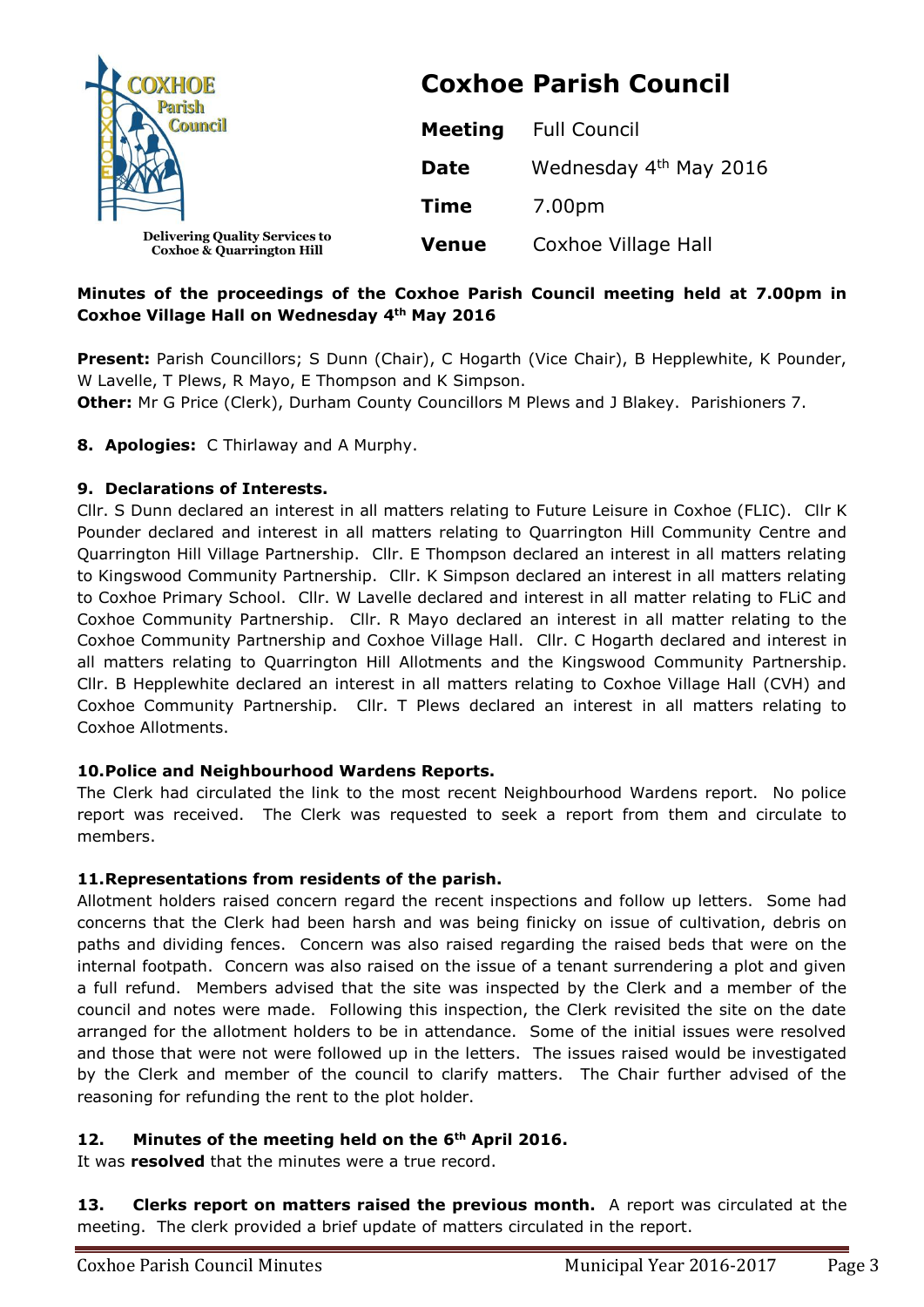**Email Hosting**. The Clerk had sourced several companies capably of hosting our email. This could be achieved within existing budget levels. It was **resolved** for the Clerk to proceed with the transfer of email service hosting to Hosting UK and the Chair to be registered as the second contact.

**Change of Bankers**. The Clerk advised that opportunities existed to transfer to alternative banker who are offering free Banking for a period. However, with consideration to the work involved and time needed to make such a transfer and ensure all Direct Debits are in place to avoid additional charges and the possible savings made this was not a worthwhile exercise. It was resolved to continue with our existing bankers and for the Clerk to monitor Banking offers and charges and advise as and when a suitable Banker could provide services at reduced charges. **Quarrington Hill Allotments**. Site inspections were undertaken and records of these kept. No major issues were found.

A member expressed concern at the state of the land and trees works that had been undertaken. The Chair advised that the tree works and land clearance were done to provide access to site for its extension by Durham County Council to remove lower tree limbs to open up the site. Members advised that the Allotment Holders and Kingswood Community Partnership would stone pick the site prior to the installation of the new fencing. The new community orchard will then be planted where is was previously overgrown by the Kingwood Community Partnership. Furthermore, the Kingswood Community Partnership will also be tackling the overgrowth (tree/hedge line) so that DCC can cut the grass further back to the boundary on the football pitch as this has crept over in the latter years. Members also advised that a remaining £900 from funds received for the site works would be utilised on the allotment site and the village green for planting.

### **14. Durham County Councillors report.**

Members advised that they had no significant issues to report. Cllr J Blakey had been busy on highway issue. The Chair enquired of any pending decision by DCC on Youth Provision. Cllr Blakey advised that a meeting was to take place regarding the youth provision in Bowburn with Julie Lavery concerning the reduction of funding and would be forwarded information to join in this meeting.

**15. Report of the Children and Young Peoples Service Coordinator.** A report from the C&YPSC was circulated for information. A meeting had taken place earlier with the Youth Strategy Group to discuss matters. Efforts are being made to reintroduce the Friday evening youth session in Coxhoe from early June. 8 weeks of youth work has been provided by our CYPSC at Quarrington Hill CC as the youth worker had resigned. Despite attempts to seek funds from DCC for the coverage provided by the parish DCC would not pay the costs of this as it had not gone through the recruitment process. The application to the AAP had been declined and this has dented the ability to provide youth services in the future. Members also raised concern at the need to undertake an 'assessment of need' in order to receive the grant for the computer project. If this is done by AH this is a parish resource being utilised by the Quarrington Hill Village Partnership that needed to be resolved by Youth Strategy Group.

# **16. Community reports.**

- **i. Quarrington Hill Community Centre.** A report was received and noted.
- **ii. Quarrington Hill Village Partnership.** A report was received and noted.
- **iii. Quarrington Hill Front Street Regeneration Scheme.** Members advised that now the main sculpture was in place it needed to make progress on the 2 outer units. The Clerk was requested to contact L Garragan regarding any work done on application forms and Durham City Homes concerning the progress of land transfer for siting the sculptures. It was noted that the initial invitations to the unveiling of the sculpture was sent with the wrong date. Clerk was requested to send an apology to Dave Hopper at the Durham NUM.
- **iv. Coxhoe Community Partnership**. Members gave praise to the organisation for the good work achieved. The Council will consider an application from them later following their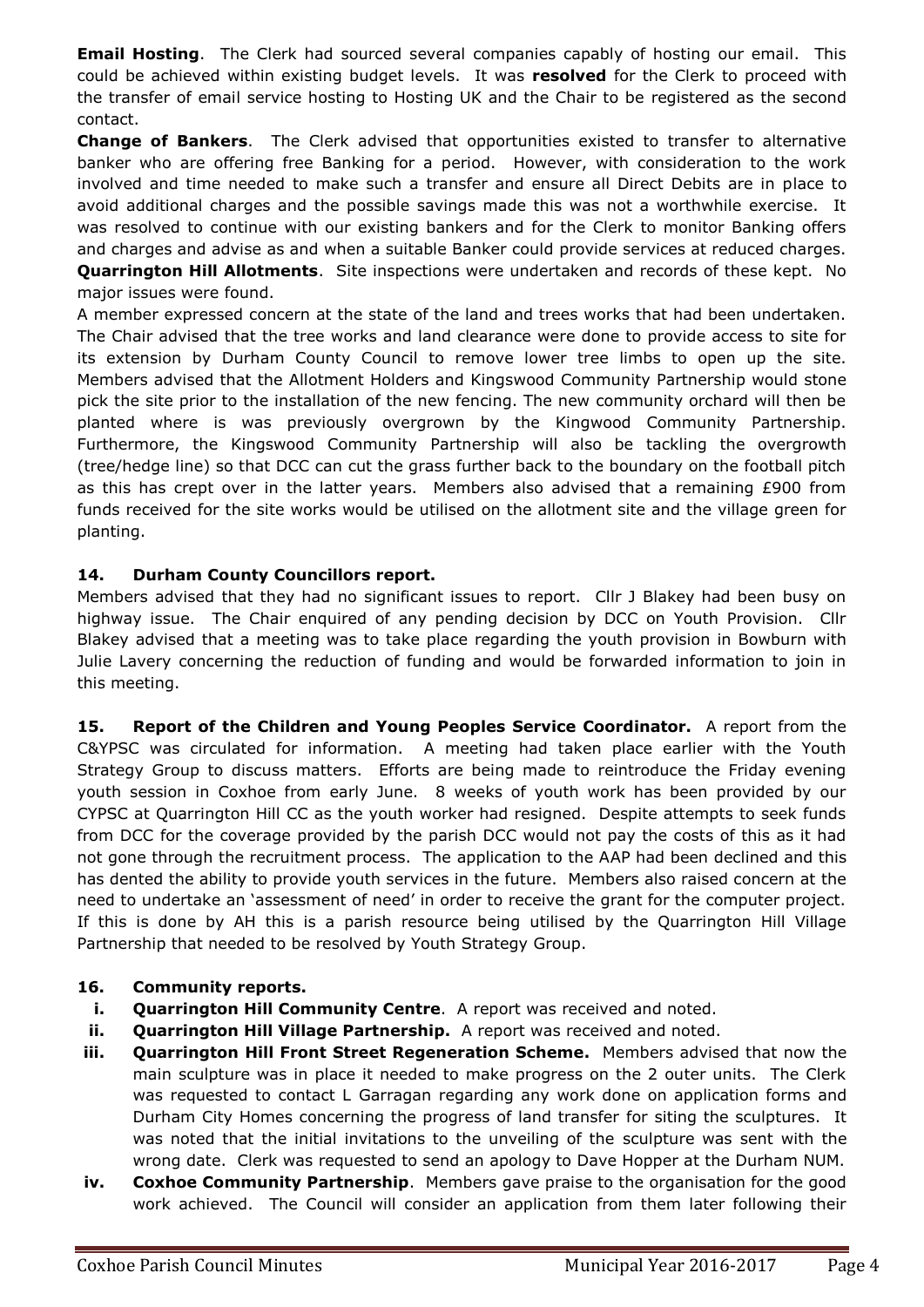deliberations with DCC for resources to undertake Litter Picking activities. The Chair gave thanks to the efforts of the partnership and in particular Ian Forster.

- **v. Coxhoe Village Hall**. A report was circulated at the meeting. It was received and noted.
- **vi. Active Life at Coxhoe**. Nothing to report.
- **vii. Kingswood Community Partnership.** Members advised of the official launch to take place on the 14<sup>th</sup> May the orchard being planted and the clearing of paths. Members received and noted the report and gave thanks to those Cllrs and Volunteers involved for their efforts.
- **viii. Quarrington Hill Allotment Site.** Members advised that the site had been cleared and some top soil delivered. The fencing has been measured and it is anticipated that it will be erected in 2 weeks. The site has been greatly improved. The Chair gave his thanks to all members and allotment tenants for their efforts in bringing this project to fruition. If the opportunity arises the Chair would like to have this project nominated for an award.

#### **17. Member's reports from meetings attended.** None.

#### **18. CDALC & EDRCAAP.** None.

**19. PP2**. As part of the process of applying for Quality Award Status the council is required to produce an Action Plan for the year. Whilst the Parish Plans are valid documents this needs to be concentrated into a yearly plan of attainable action for the council to progress. Members provided a list of actions/suggestions to the Clerk who would write up for years Action Plan and present to the next meeting.

**20. Neighborhood Planning.** The Chair advised that Durham Community Action were writing up the notes from the public meeting. The turnout had been poor but good comments were still received from those participating. Members also advised that discussion held with parishioners were interesting for specific areas in the parish.

**21. Speed Humps at Cornforth Lane**. Members advised that monitoring of this area would commence.

**22. Land Transfers in Coxhoe and Quarrington Hill.** The Chair advised that the majority of issues should be lodged with our solicitors and this included the Village Hall Transfer. The transfer of the land holding the Miners' Wheel was also to be executed.

#### **23. Correspondence for Information and Action.**

- **a)** Members received the information for the Car Show planned for Tuesday  $7<sup>th</sup>$  June 2016 and had no objections to this event.
- **b)** The Clerk advised that Mastercopy were requesting the council to take out a support agreement at  $E17/m$  onth. It was agreed to defer this matter to next month and the Clerk to check the contract and liaise with FLiC who have similar.
- **c)** The Coxhoe Parish Council Website and Social Media Report April 2016 was circulated for information.

**24. Lone Working Policy.** Members provided feedback on the policy and the Clerk would make amendments as received and prepare for adoption. The Clerk would seek costs for personal alarms for staff.

#### **25. Items deferred from previous meeting.**

a) The request for financial support from County Durham Citizens Advice was received.

#### **26. Finance.**

**a) The schedule of payments for March was distributed for member's approval.** It was **resolved** that the accounts presented to members be accepted this included all due payments, receipts and Direct Debits.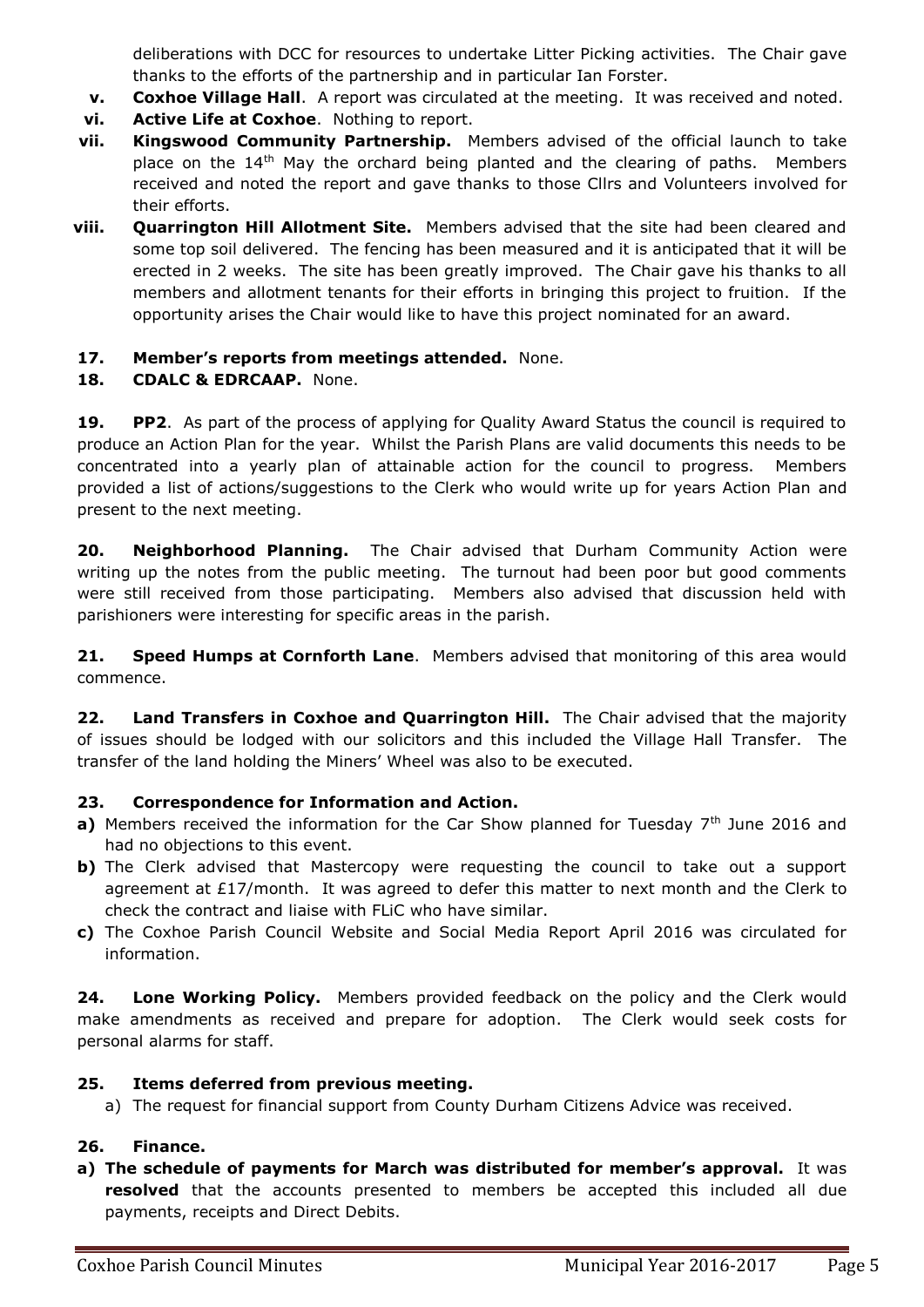**Payment schedule.**

| Company                            | <b>Purpose</b>                  | <b>Debit</b> | <b>Credit</b> |
|------------------------------------|---------------------------------|--------------|---------------|
| Came and Company                   | Council insurance               | 2,933.61     |               |
| C Robinson                         | Grazing Licence (half-year)     |              | 165.00        |
| <b>Durham County Council</b>       | Precept                         |              | 87,008.00     |
| <b>Three Mobile</b>                | Telephony                       | 26.53        |               |
| Total Business Grp.                | Stationery                      | 104.40       |               |
| <b>Scottish Power</b>              | <b>War Memorial</b>             | 10.00        |               |
| <b>PCS</b>                         | Printing recharges              |              | 6.00          |
| <b>Quarrington Hill Allotments</b> | <b>Key Deposits</b>             |              | 45.00         |
| Mastercopy                         | <b>Printer Usage</b>            | 386.63       |               |
| <b>Three Mobile</b>                | Telephony                       | 28.45        |               |
| <b>G</b> Price                     | Salary                          | 1,587.65     |               |
| G Price                            | Postage & Stationery            | 43.54        |               |
| A Hitchens                         | 1056.78                         | 1,056.78     |               |
| <b>HMRC</b>                        | <b>PAYE April</b>               | 815.95       |               |
| <b>Durham Community Action</b>     | Neighbourhood Plan              | 288.00       |               |
| Future Leisure in Coxhoe           | <b>Annual Grant</b>             | 4,000.00     |               |
| Coxhoe Village Hall                | <b>Bar Works</b>                | 320.00       |               |
| Altogether Greener                 | <b>Grounds Maintenance</b>      | 516.19       |               |
| G Fletcher                         | <b>Internal Audit</b>           | 300.00       |               |
| <b>RBS Rialtas</b>                 | Alpha Licence                   | 135.60       |               |
| Mastercopy                         | Printer Usage                   | 601.06       |               |
| C Maitland                         | Quarrington Hill Allotment Rent |              | 20.00         |
| Coxhoe Village Hall                | <b>Premises Rent</b>            | 2,000.00     |               |

- **b) Reconciliation of Accounts.** It was **resolved** that the Account Reconciliation would be undertaken quarterly.
- **c) Statement of Accounts and Bank Reconciliation for the year ending 31st March 2016.**
	- **i.** The Annual Governance Statement was **agreed**.
	- **ii.** The Annual Return for External Audit was **agreed.**
	- **iii.** The internal Audit Report was circulated. It was **resolved** that the report be accepted.
- **d) To consider the request for financial support from the Quarrington Hill Banner Group.** It was resolved that this be deferred and the applicant sent an application form for funding.
- **e) To consider the request from Coxhoe Village Hall for the improvements to the Bar Hatch/Door way of £320.00.** It was resolved that this be approved.
- **f) To consider payment of the annual grants to the following organisations.**
	- **i. Coxhoe Village Hall <b>E4,000.00 Resolved** that this be deferred.
	- **ii. Quarrington Hill CC £2,000.00 Resolved** that this be deferred.
	- iii. **Future Leisure in Coxhoe £4,000.00 Resolved** that this be granted.
- **g) To consider the payment to Coxhoe Village Hall for the Annual Rent of use of the premises by the Parish Council of £1,000.00.** It was **resolved** that this be paid for this year and the previous year.
- **27. Planning matters.**
	- **i. Planning Applications for Consideration.**

[DM/16/01221/FPA](https://publicaccess.durham.gov.uk/online-applications/applicationDetails.do?activeTab=summary&keyVal=O5O6Q5GD0AX00) Hope Construction Materials Ltd. Raisby Quarries, Coxhoe Proposed vertical extension and extension of time until 31st December 2042 for quarrying activities; operation of Ready Mixed